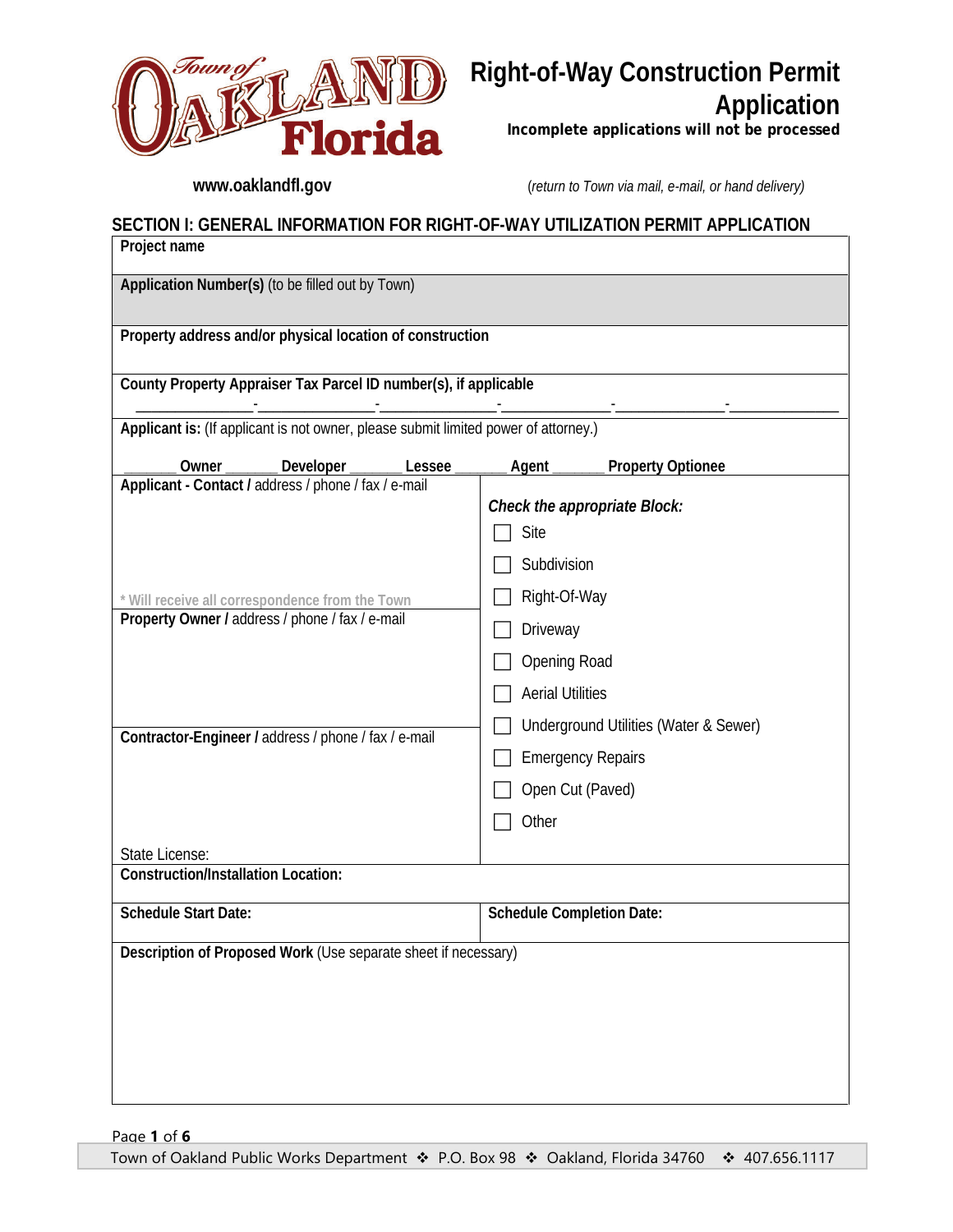

**Incomplete applications will not be processed**

*www.oaklandfl.gov iverally changle in the Town via mail, e-mail, or hand delivery)* **<b>***iverally changle in the intermally delivery* 

#### **SECTION II: PERMIT REQUEST - CHECK APPROPRIATE BOX OF WORK TO BE PERFORMED AND COMPLETE RESPECTIVE FIELDS**

**A – RIGHT-OF-WAY UTILIZATION PERMIT REQUEST**

**B – UNDERGROUND/AERIAL UTILITY PERMIT REQUEST**

**SECTION II - A: COMPLETE THIS SECTION FOR** *RIGHT-OF-WAY UTILIZATION* **PERMIT REQUEST** Number & Type of Road Crossings

| <b>None</b> | ) PF N       | IPF N           | ORE/JACK<br>к١ |
|-------------|--------------|-----------------|----------------|
|             | <b>PAVED</b> | (UNPAVED)<br>-- |                |

*Letter of Notification sent to the following Agencies on (Indicate Name of Agency & Call Number)*

| Water                                   | uunu.          |  |
|-----------------------------------------|----------------|--|
| $\sim$<br>Sewer                         | $\sim$<br>:دەت |  |
| $\overline{\phantom{a}}$<br>טו ושו<br>ິ | $2$ ther:      |  |

**SECTION II - B: COMPLETE THIS SECTION FOR** *UNDERGROUND/AERIAL UTILITY* **PERMIT REQUEST** Title of Approved Plans & Date of Approval (If applicable):

\_\_\_\_\_\_\_\_\_\_\_\_\_\_\_\_\_\_\_\_\_\_\_\_\_\_\_\_\_\_\_\_\_\_\_\_\_\_\_\_\_\_\_\_\_\_\_\_\_\_\_\_\_\_\_\_\_\_\_\_\_\_\_\_\_\_\_\_\_\_\_\_\_\_\_\_\_\_\_\_\_\_\_\_\_\_\_\_\_\_\_\_\_ \_\_\_\_\_\_\_\_\_\_\_\_\_\_\_\_\_\_\_\_\_\_\_\_\_\_\_\_\_\_\_\_\_\_\_\_\_\_\_\_\_\_\_\_\_\_\_\_\_\_\_\_\_\_\_\_\_\_\_\_\_\_\_\_\_\_\_\_\_\_\_\_\_\_\_\_\_\_\_\_\_\_\_\_\_\_\_\_\_\_\_\_\_

#### **SECTION II - C: COMPLETE THIS SECTION FOR** *ALL* **PERMIT REQUESTS**

Cost of Construction \$

#### **SECTION III: APPLICANT'S SIGNATURE**

Applicant's Signature:  $\Box$ 

Title: **with the set of the set of the set of the set of the set of the set of the set of the set of the set of the set of the set of the set of the set of the set of the set of the set of the set of the set of the set of** 

### **SECTION IV: APPLICATION FEES**

- 1. Residential: Flat fee of \$20.00 for Sidewalks, driveways, etc. for single-family homes
- 2. Commercial + Other Flat fee of \$90.00, plus 1% of total right-of-way construction costs
- 3. Franchisee Per agreement.

#### **SECTION V: NOTES**

1. The Town requires one copy of the plans to be submitted with each application for the permit. Photos of existing conditions for proposed construction area are to be submitted with R-O-W permit application. A copy of the approved permit will be returned to the applicant and the original will be kept in the Town's files. Call for utility located 48 hours prior to commencement. **For locates, call Sunshine One-Call at 1-800- 432-4770.** All utility locates expire 21 calendar days after request was made.

Page **2** of **6**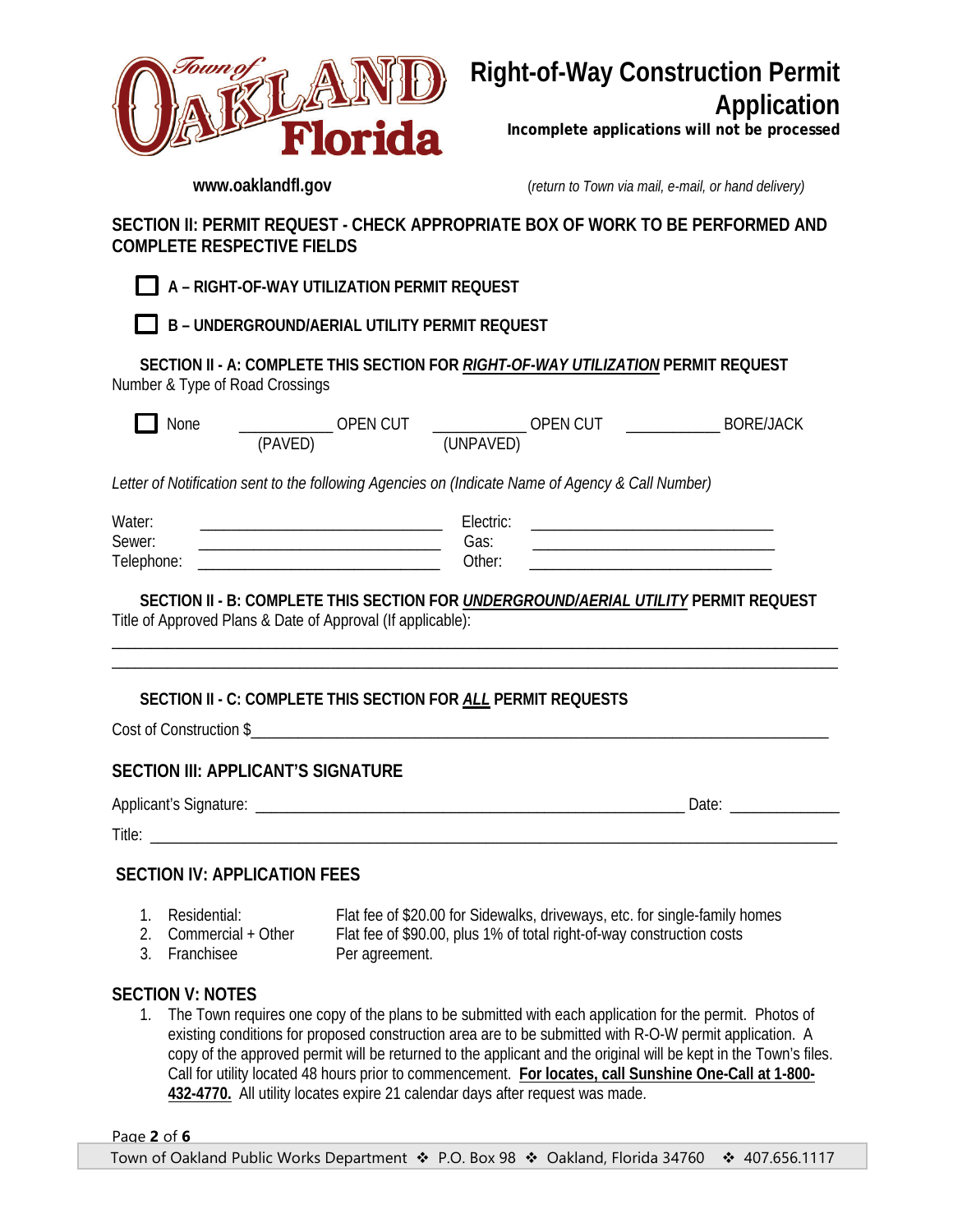

**Incomplete applications will not be processed**

*www.oaklandfl.gov mail, e-mail, or hand delivery (return to Town via mail, e-mail, or hand delivery)* 

- 2. Any and all damage to Town-owned property including, but not limited to, water mains, sewer mains/laterals, stormwater lines, curb or street surfaces shall be reported to 407-427-8835 immediately.
- 3. In **emergency situations** where the street is opened prior to application, the Public Works, Police and Fire Departments must be notified immediately at 407-427-8835 or 911.

| <b>OFFICIAL USE ONLY</b><br><b>SECTION VI: APPLICATION SUBMITTAL</b>                                                                   |  |  |  |  |  |  |
|----------------------------------------------------------------------------------------------------------------------------------------|--|--|--|--|--|--|
|                                                                                                                                        |  |  |  |  |  |  |
|                                                                                                                                        |  |  |  |  |  |  |
|                                                                                                                                        |  |  |  |  |  |  |
|                                                                                                                                        |  |  |  |  |  |  |
| SECTION VII: UTILITY PERMIT FINAL INSPECTION CERTIFICATION<br><b>Permit Completed</b><br><b>Permit Not Completed</b><br>Permit Expired |  |  |  |  |  |  |
| Comments:                                                                                                                              |  |  |  |  |  |  |
|                                                                                                                                        |  |  |  |  |  |  |

**IMPORTANT: See instructions and conditions on next page:**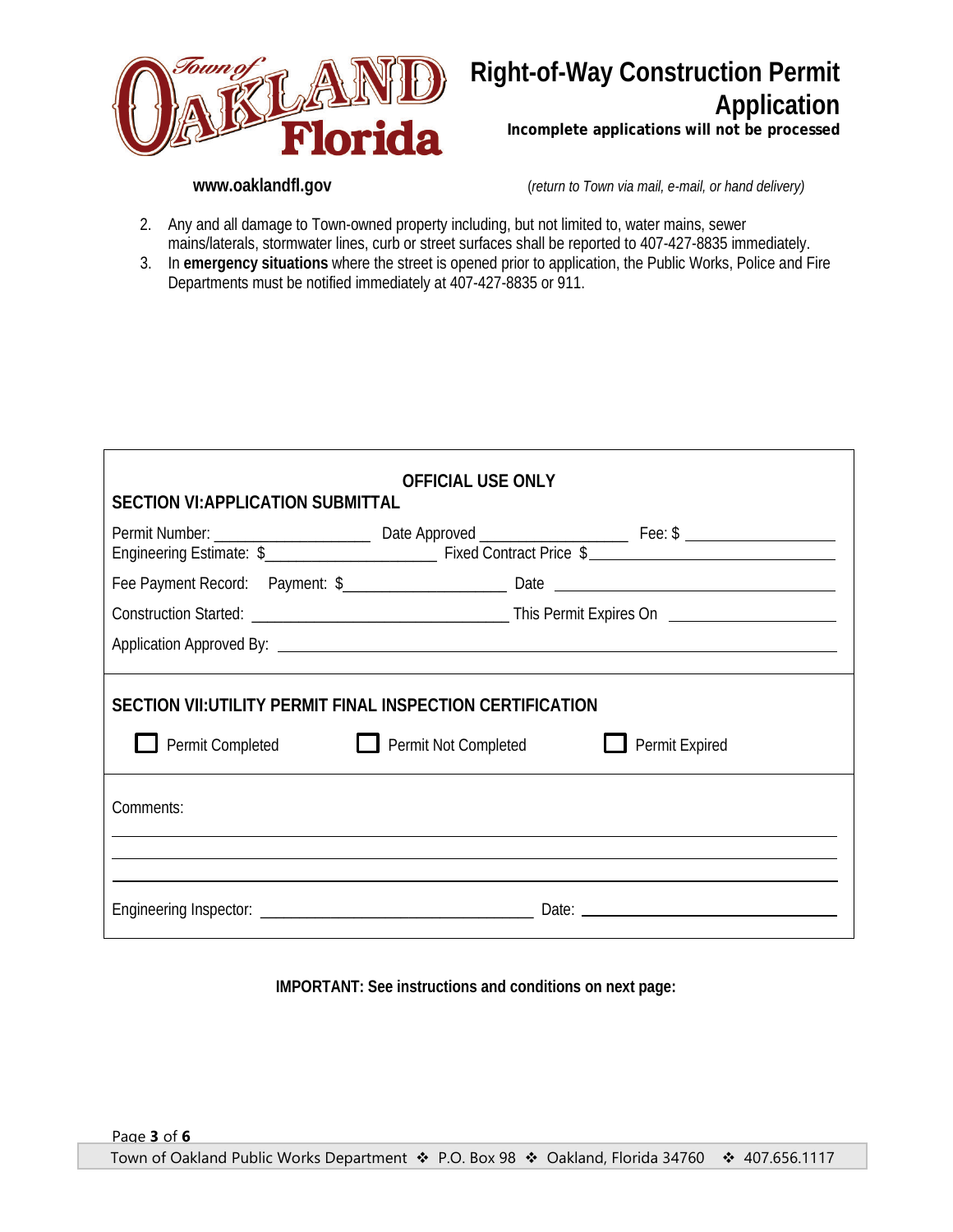

# **Right-of-Way Construction Permit**

**Application**

**Incomplete applications will not be processed**

*www.oaklandfl.gov constructionally intermediate (return to Town via mail, e-mail, or hand delivery)* 

#### **SECTION VIII: INSTRUCTIONS AND CONDITIONS**

The issuance of this permit is governed and regulated by the following applicable directives:

- Florida State Statutes, Chapter 125.42; 337.401-.404
- Town of Oakland, Land Development Code;
- Regulations for the Transportation of Natural and Other Gas by Pipelines (Parts 1-1 & 192, Title 49 of the Code of Federal Regulations); and
- Any additional requirements of the Town Commission.

#### *SECTION I: General Information*

This section is to be completely filled out by the applicant(s). All site and subdivision applications must be accompanied by a certified engineer estimate of construction costs or film contract for construction. These estimates or contracts will be subject to review for comparison with current local market prices.

#### *SECTION II: Permit Request*

- This section is to be filled out only when use, installation or construction is to be within the Town of Oakland Right-of-Way.
- It is understood and agreed that the rights and privileges herein set out are granted only to extent of the Town's right, title and interest in the land to be entered upon and used by the permittee; and the permittee will at all times, assume all risk of and indemnify, defend and save/hold harmless the Town of Oakland from and against all loss, damage, cost or expense arising in any manner on account of the exercise or attempt exercise by said permittee of the aforesaid rights and privileges.
- The Town of Oakland Code permits construction activities between the hours of 7am and 5pm on weekdays, and at all other times prohibits construction activities unless specifically approved by the Town Manager.
- Applicant declares that prior to filing this permit, he has ascertained the location of ALL existing utilities, both aerial and underground. The specific names of the agencies that have been notified must be typed or printed in the space provided, for the specific type utility.
- It is expressly stipulated that this permit is a license for permissive use only and that the placing of facilities upon public property pursuant to this permit shall not operate to create or to vest any property right in said holder.
- The construction and/or maintenance of a utility shall not interfere with the property and rights of prior occupant.
- The holder of this permit shall take such safety measures, including the placing and display of caution signs and signals as are required by the Manual on Uniform Traffic Control Devices for Streets and Highways and shall also prevent any obstructions or conditions which are or may become dangerous to the traveling public.
- PERMITTEE is responsible for installing erosion-control measures so that all drainage structures and systems (pipes, swales, etc.) affected by the proposed work are protected from siltation or direct transmission of street debris.
- Materials and construction methods for pavement and concrete replacement shall be in accordance with the latest edition of the Florida Department of Transportation Standard Specifications for Road and Bridge Construction.
- The period of time between the restoration of the base material and the application of the finish surface course shall not exceed two weeks or 48 hours if in a heavily-used area or as required by the Public Works Director.
- The base material and surface course shall be specified by the Town Engineer or designee and be, at a minimum, of the thickness and the same type, equal to – or better than – existing materials.
- Boring and jacking shall be done in all cases where streets were resurfaced within two years unless exempted on this permit. No jetting (air or water) will be permitted without specific approval.

#### Page **4** of **6**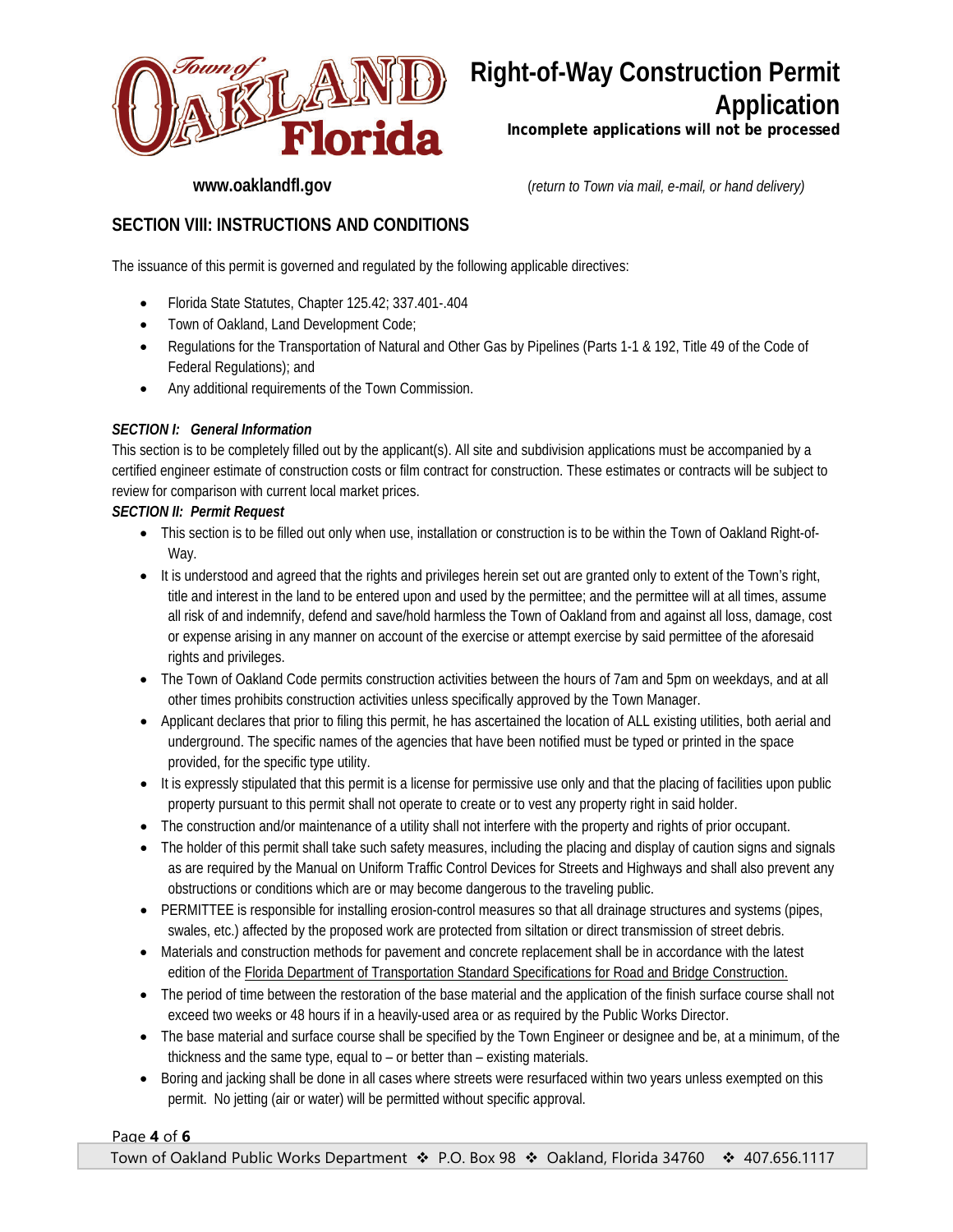

**Incomplete applications will not be processed**

*www.oaklandfl.gov iverally changle in the Town via mail, e-mail, or hand delivery)* **<b>***iverally changle in the intermally delivery* 

- Where permitted utility is installed in a parkway, the area shall be restored including by not limited to restoration of sod, shrubbery, driveways, sidewalks, storm drains, retaining walls, curbs, irrigation systems, etc., in a period not to exceed two (2) weeks from completion date permitted and restoration shall be of the same type material(s) and equal to – or better than – the original, unless exempted by prior approval of the Public Works Director.
- The applicant shall provide a 48-hour written notice of construction to each property owner bordering the construction route.
- Special cases NOT covered by the above must be discussed with the Public Works Department and outlined below prior to any construction.
- In the event of widening, repair or reconstruction of such road or highway, upon reasonable notice, the permittee shall move its facilities to clear such construction at no cost to the Town of Oakland insofar as such facilities are within the public right-of-way.
- *SECTION II – B: Underground Utility Permit Request* Include the title and date of engineered plans.
- *SECTION II-C: Cost of Construction*

Detailed cost estimate or executed construction contract must be submitted. This applies to both *Section II-A* and *Section II-B*.

#### *SECTION III: Applicant's Signature*

Completion of this section is required for application to be accepted.

#### *SECTION IV: Application Fees*

Application fees must be paid in full prior to permit issuance.

#### *SECTION V: Notes*

Section V is provided to facilitate compliance with state and local regulation.

#### *SECTION VI: Official Use Only*

Applicant; additional requirements (if any); and expiration date; to be completed by the Town Engineer, or designee.

#### *SECTION VII: Utility Permit Final Inspection Certification*

Completion Certificate to be completed by the Town Engineer, or designee.

#### *SECTION VIII: Town of Oakland Standards for R-O-W Construction*

Section VIII is provided to facilitate compliance with state + local regulation.

#### *SECTION IX: Instructions and Conditions*

Section IX is provided to facilitate compliance with state + local regulation.

#### *PENALTIES:*

*Any work that commences without the required permits available on the job site shall be immediately suspended until such time as the required permits have been acquired. A penalty fee for work commenced without a valid permit issued shall be charged in addition to the normal permit fee. The penalty fee shall be equal to the permit fee. \*Emergency work is excluded from penalty fees.*